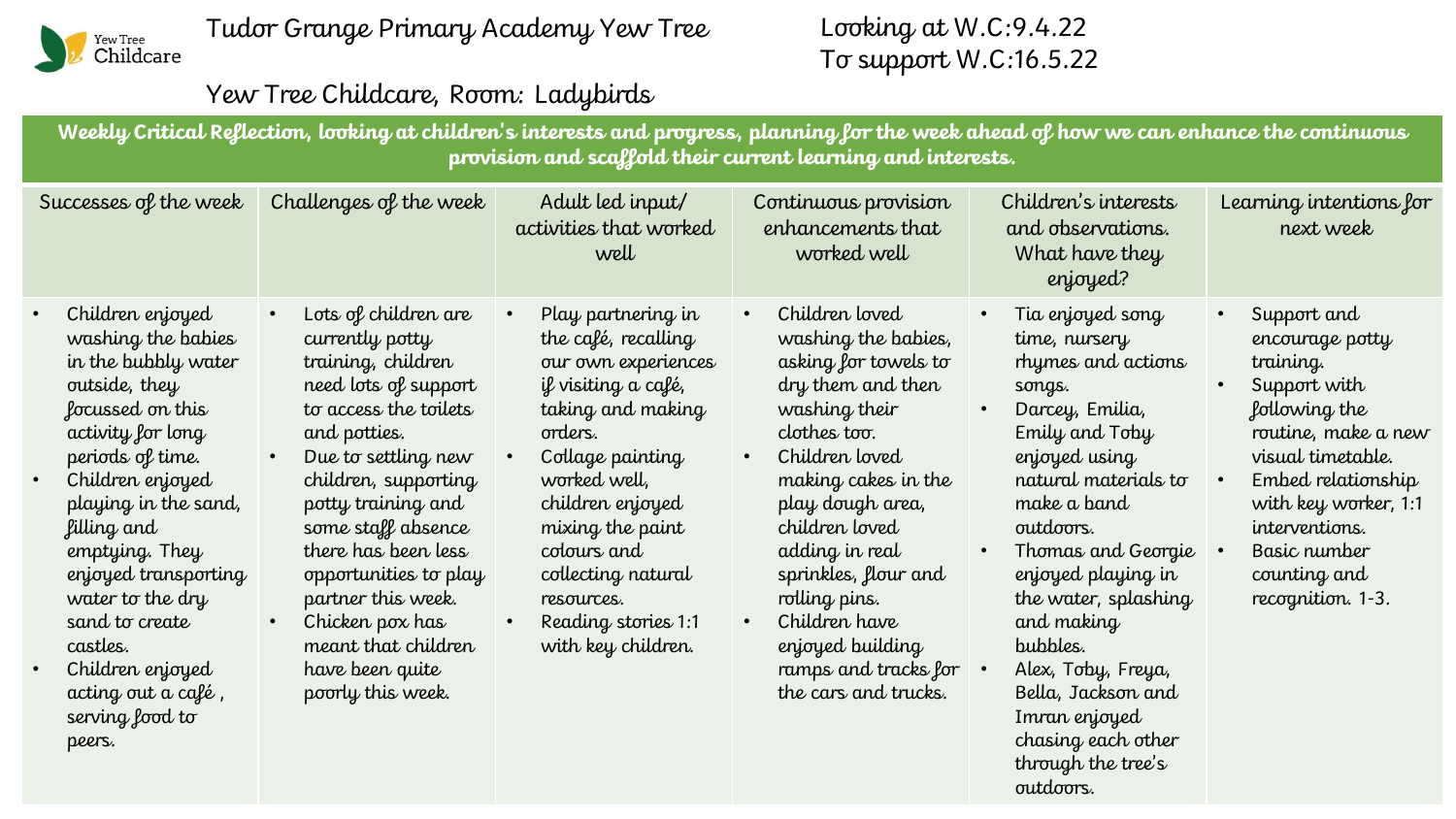

Tudor Grange Primary Academy Yew Tree

W/C: 16<sup>th</sup> May 2022

## Yew Tree Childcare, Room: Ladybirds

| Dough /<br>Malleable area                                                                                                                                                                                                                                              | Sand area                                                                                                                                                                                                                                                         | Role play area                                                                                                                                                                                                                                                                       | Writing / mark making area                                                                                                                                                                                                                                                | Construction / loose parts<br>area                                                                                                                                                                                                                |  |
|------------------------------------------------------------------------------------------------------------------------------------------------------------------------------------------------------------------------------------------------------------------------|-------------------------------------------------------------------------------------------------------------------------------------------------------------------------------------------------------------------------------------------------------------------|--------------------------------------------------------------------------------------------------------------------------------------------------------------------------------------------------------------------------------------------------------------------------------------|---------------------------------------------------------------------------------------------------------------------------------------------------------------------------------------------------------------------------------------------------------------------------|---------------------------------------------------------------------------------------------------------------------------------------------------------------------------------------------------------------------------------------------------|--|
| Construction<br>Add in wooden selection box, fill<br>the different sections with dry<br>pasta, rice, oats, small stones,<br>flour and cocoa.<br>Add in plain or black play<br>dough. Add in diggers, trucks<br>and tractors. Add in pictures of<br>construction sites. | Enclosing Schema<br>Encourage children to transport<br>water tod dry sane, add in semi<br>circle wooden pieces. Encourage<br>children to cover the semi circles<br>with sand to create tunnels. Add<br>in animals for the children to<br>hide inside the tunnels. | Café<br>This week we will add in real<br>food to the role play. We will<br>add real cereal, bread, fruit,<br>tinned items and fresh herbs.<br>Children to make different dishes<br>to serve up in the cafe. Adult to<br>play partner and request<br>different plates of food.        | Trajectory schema:<br>Sellotape felt pens to different<br>sized cars, cover the tuff tray<br>with paper (tape the paper<br>down) children to push and pull<br>the cars to create marks on the<br>paper. Encourage children to<br>notice and label the different<br>marks. | <b>Transporting Schema</b><br>Children to explore a variety<br>of different building<br>materials to create ramps to<br>push cars and trucks up<br>and down.                                                                                      |  |
| <b>Outdoors Continuous Provision Enhancements</b>                                                                                                                                                                                                                      |                                                                                                                                                                                                                                                                   |                                                                                                                                                                                                                                                                                      |                                                                                                                                                                                                                                                                           |                                                                                                                                                                                                                                                   |  |
| Sand area                                                                                                                                                                                                                                                              | Water area                                                                                                                                                                                                                                                        | Writing / mark making area                                                                                                                                                                                                                                                           | Small world / sensory area                                                                                                                                                                                                                                                | Muddy kitchen area                                                                                                                                                                                                                                |  |
| Positioning Schema<br>Children to create sandcastles<br>using the small plastic cups.<br>Children to explore how much<br>water is needed to create<br>sandcastles. Add in stones and<br>flags for the sandcastles.                                                     | Sinking/floats<br>Add boats to the<br>water. Add in<br>different loose parts<br>to fill the boats with.<br>See what sinks or<br>floats the boats.                                                                                                                 | Water painting<br>Have buckets and brushes<br>readily available for the children<br>to use. Add food colouring and<br>glitter to the water. Encourage<br>children to mark make on the<br>floor and walls outdoors. Ask<br>children to observe and label the<br>marks that they make. | Seaside<br>Add blue rice for the<br>sea, sand with shells<br>and glitter and herbs for<br>trees and plants. Add in<br>small world people and<br>boats.                                                                                                                    | Café<br>Add in bread tins, cake tins,<br>muffin tins and muffin cases.<br>Add in spoons, whisks, jugs and<br>bowls. Add in pictures of a real<br>café and baked goods.<br>Encourage children to create<br>tasty treats with the mud and<br>water. |  |